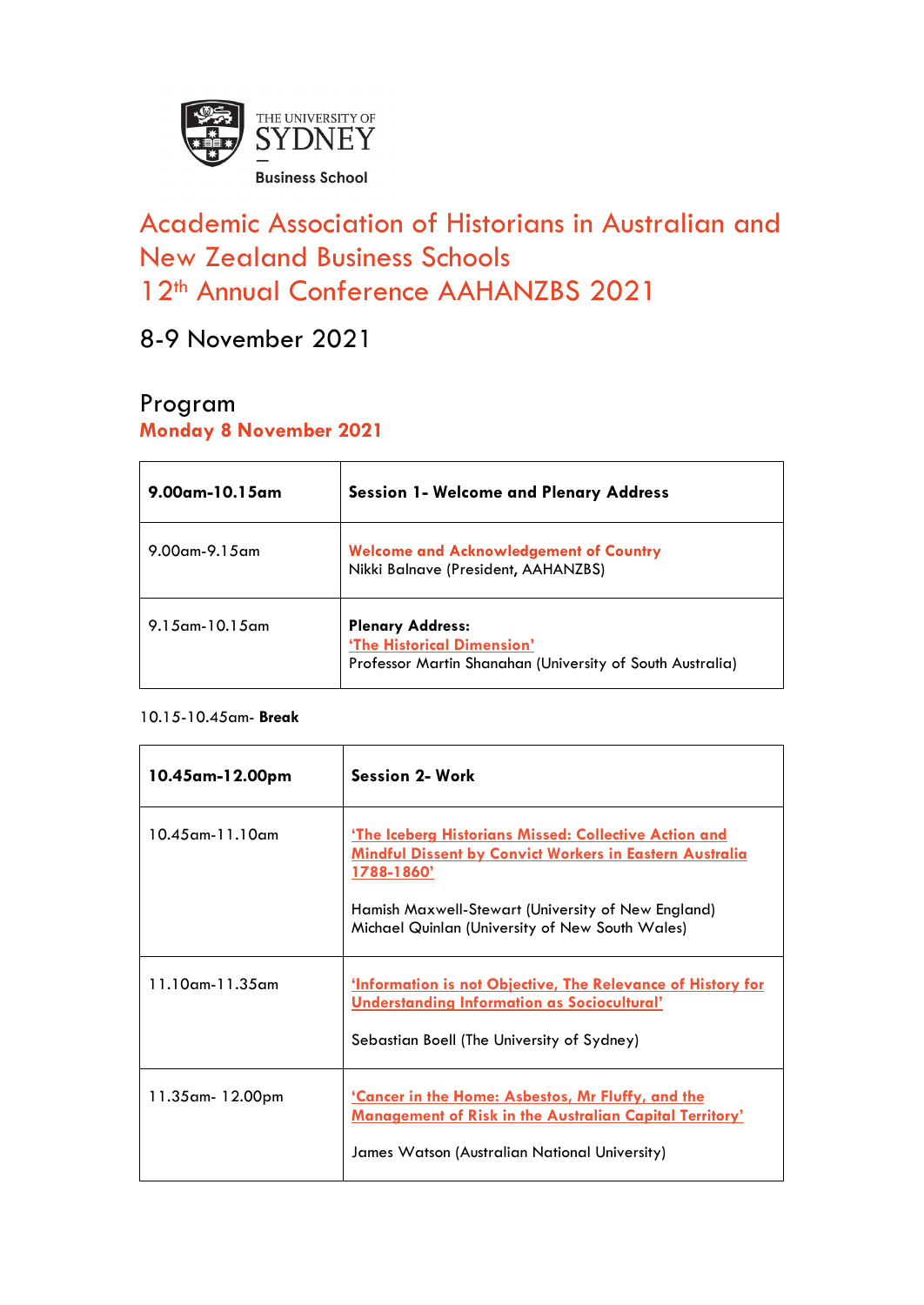#### 12.00pm-1.00pm **Break**

| 1.00pm-2.15pm | <b>Session 3- Co-operative History 1</b>                                                                                                                                                                                                                                                                                                                                                        |
|---------------|-------------------------------------------------------------------------------------------------------------------------------------------------------------------------------------------------------------------------------------------------------------------------------------------------------------------------------------------------------------------------------------------------|
| 1.00pm-1.25pm | 'The Significance of Law and Policy in the History of Co-<br>operative Development in Australia'<br>Ann Apps (University of Newcastle)                                                                                                                                                                                                                                                          |
| 1.25pm-1.50pm | <u>'A lack of appetite for co-operative housing? An historical</u><br>exploration of the lack of co-operative solutions in the<br><b>Australian housing sector'</b><br>Sidsel Grimstad (University of Newcastle)<br>Louise Crabtree-Hayes (Western Sydney University)<br>Neil Perry (Western Sydney University)<br>Emma Power (Western Sydney University)<br>Wendy Stone (Swinburne University) |
| 1.50pm-2.15pm | <u>'Is it a case of big bad, small beautiful? – a review of the </u><br>theory and practice of co-operative business success,<br>failure, and identity'<br>Garry Cronan (The University of Sydney)                                                                                                                                                                                              |

#### 2.15pm-2.45pm- **Break**

| $2.45$ pm- $3.45$ pm | Session 4 – International Economic and Business<br><b>History</b>                                                                                                                                                |
|----------------------|------------------------------------------------------------------------------------------------------------------------------------------------------------------------------------------------------------------|
| $2.45$ pm- $3.15$ pm | 'IPOs and securities trading in an emerging economy:<br><b>Indonesia, 1890s-1950s'</b><br>Pierre van der Eng (Australian National University)                                                                    |
| $3.15$ pm- $3.45$ pm | <u>'Financial Deregulation, monetary tightening, transnational</u><br>capital flows: the United States and the origins of neoliberal<br>financial policies'<br>Simone Selva (University of Naples "L'Orientale") |

#### 3.45pm-4.15pm-**Break**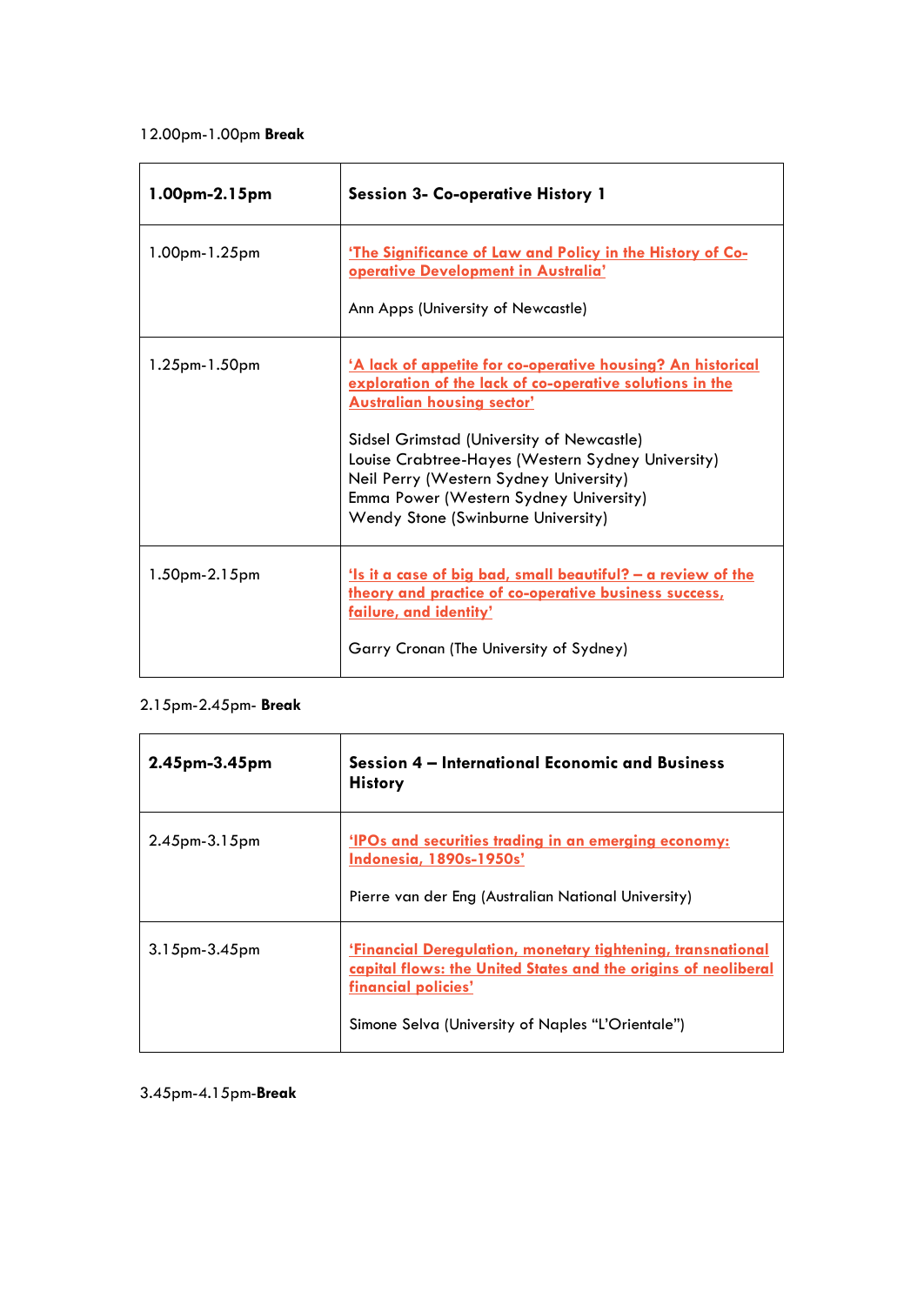| $4.15$ pm- $5.15$ pm | Session 5 – Australian Economic and Business History                                                                                                                                                                                                                                     |
|----------------------|------------------------------------------------------------------------------------------------------------------------------------------------------------------------------------------------------------------------------------------------------------------------------------------|
| $4.15$ pm- $4.45$ pm | <u>'Australian "Big Business" Revisited: Re-appraising the</u><br>emergence and consolidation of the large capitalist<br>corporation in Australia before the Second World War.'<br>Peter Wardley (Universitat Pompeu Fabra, Barcelona and<br>University of the West of England, Bristol) |
| $4.45$ pm- $5.15$ pm | <u>'Wrong, or at Best Misleading": Public Policy and the Slow</u><br>Recovery in Australia, 1990 - 1994'<br>Joshua Black (Australian National University)                                                                                                                                |

## 5.15pm- **Conference Day 1 Close**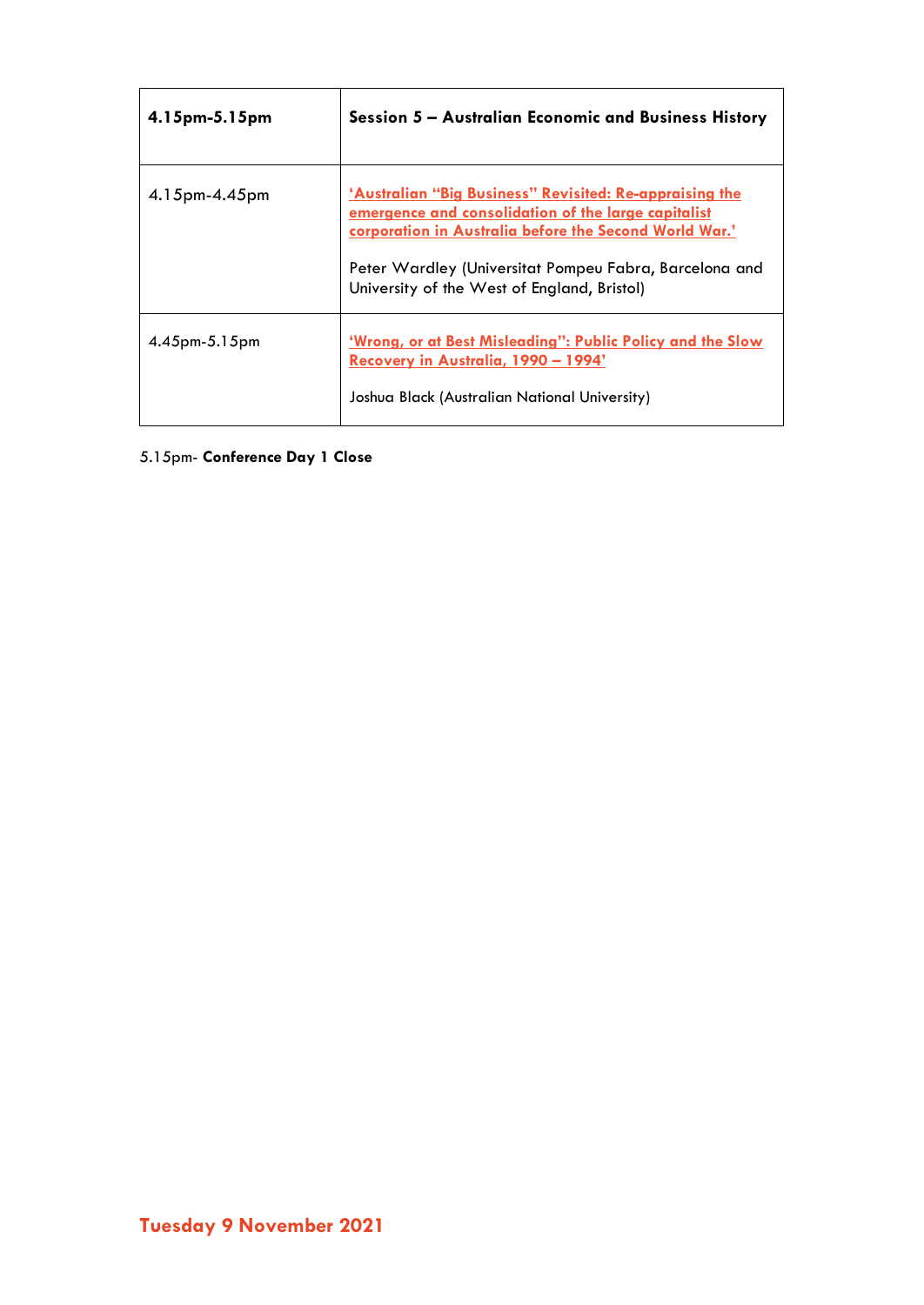| $9.00$ am-10.00am    | <b>Session 6- Nineteenth Century</b>                                                                                                                                                                                                         |
|----------------------|----------------------------------------------------------------------------------------------------------------------------------------------------------------------------------------------------------------------------------------------|
| $9.00$ am- $9.30$ am | <b>'The Operating Cost of 19th-Century British Steam Engines</b><br>and the Threshold Price of Coal'<br>Haris Kitsikopoulos (Unbound Prometheus Program of<br>Advanced Seminars/NYU (retired))                                               |
| $9.30$ am-10.00am    | 'The Hudson's Bay Company's Accounting of the<br><b>Production and Consumption of Country Provisions at York</b><br>Factory (Canada), ca. 1868-1869'<br>Frank J. Tough (University of Alberta)<br>Cheryl S. McWatters (University of Ottawa) |

#### 10.00am-10.30am- **Break**

| 10.30am-11.30am        | Session 7- Historiography and the History of Economic<br><b>Thought</b>                                                                     |
|------------------------|---------------------------------------------------------------------------------------------------------------------------------------------|
| $10.30$ am-11.00am     | <u>'Charting the Historical Dimension from Origin to</u><br><b>Expression'</b><br>David Faber (Flinders University)                         |
| $11.00$ am- $11.30$ am | 'Alasdair MacIntyre and Adam Smith on Markets, Virtues<br>and Ends in a Capitalist Economy'<br>Paul Oslington (Alphacrucis College, Sydney) |

#### 11.30-12.00pm-**Break**

| 12.00pm-12.45pm | <b>Session 8- AAHANZBS Annual General Meeting</b>                                                                                               |
|-----------------|-------------------------------------------------------------------------------------------------------------------------------------------------|
|                 | <b>Members and Prospective Members</b><br>Membership renewals and new memberships please contact<br>Mark Westcott (mark.westcott@sydney.edu.au) |

12.45pm-1.30pm- **Break**